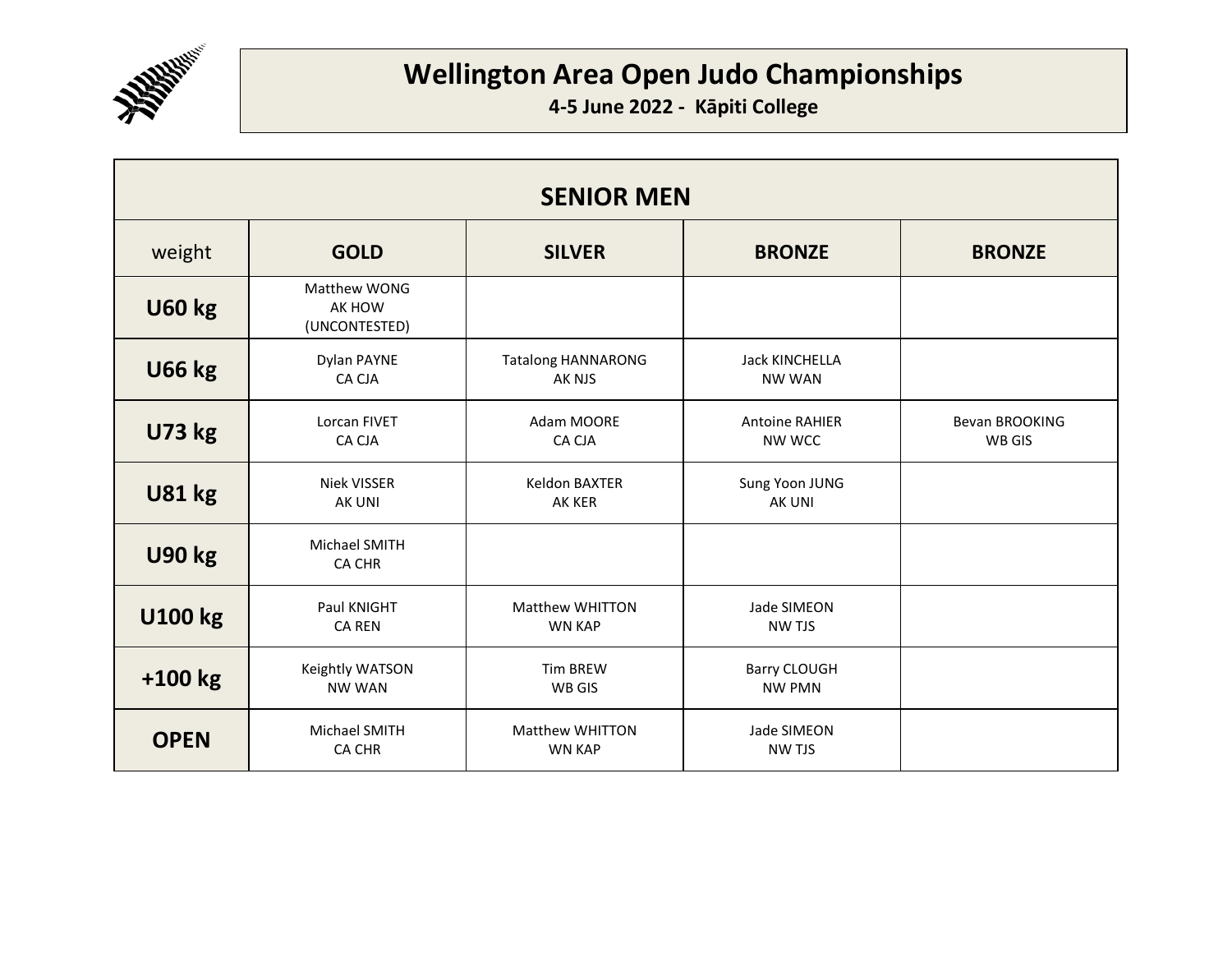

| <b>JUNIOR MEN</b> |                              |                            |                                  |                          |  |
|-------------------|------------------------------|----------------------------|----------------------------------|--------------------------|--|
| weight            | <b>GOLD</b>                  | <b>SILVER</b>              | <b>BRONZE</b>                    | <b>BRONZE</b>            |  |
| <b>U60 kg</b>     | Matthew WONG<br>AK JNH       | Hayden BROSIUS<br>AK JNH   |                                  |                          |  |
| <b>U66 kg</b>     | Dylan PAYNE<br>CA CJA        | Conrad HYNES<br>AK HOW     | <b>Francis GREGORY</b><br>NW WCC | Zachariah NIGH<br>AK NJS |  |
| <b>U73 kg</b>     | Adam MOORE<br>CA CJA         | Zack LEVY<br>AK UNI        | <b>Alex MACMILLAN</b><br>WN WEL  | Keir BEAMAN<br>AK NJS    |  |
| <b>U81 kg</b>     | Niek VISSER<br>AK UNI        | Aly BROWN<br>AK UNI        | Seth RANGER<br>NW TJS            |                          |  |
| <b>U90 kg</b>     |                              |                            |                                  |                          |  |
| <b>U100 kg</b>    |                              |                            |                                  |                          |  |
| $+100$ kg         |                              |                            |                                  |                          |  |
| <b>OPEN</b>       | Niek VISSER<br><b>AK UNI</b> | Zack LEVY<br><b>AK UNI</b> | Aly BROWN<br>AK UNI              |                          |  |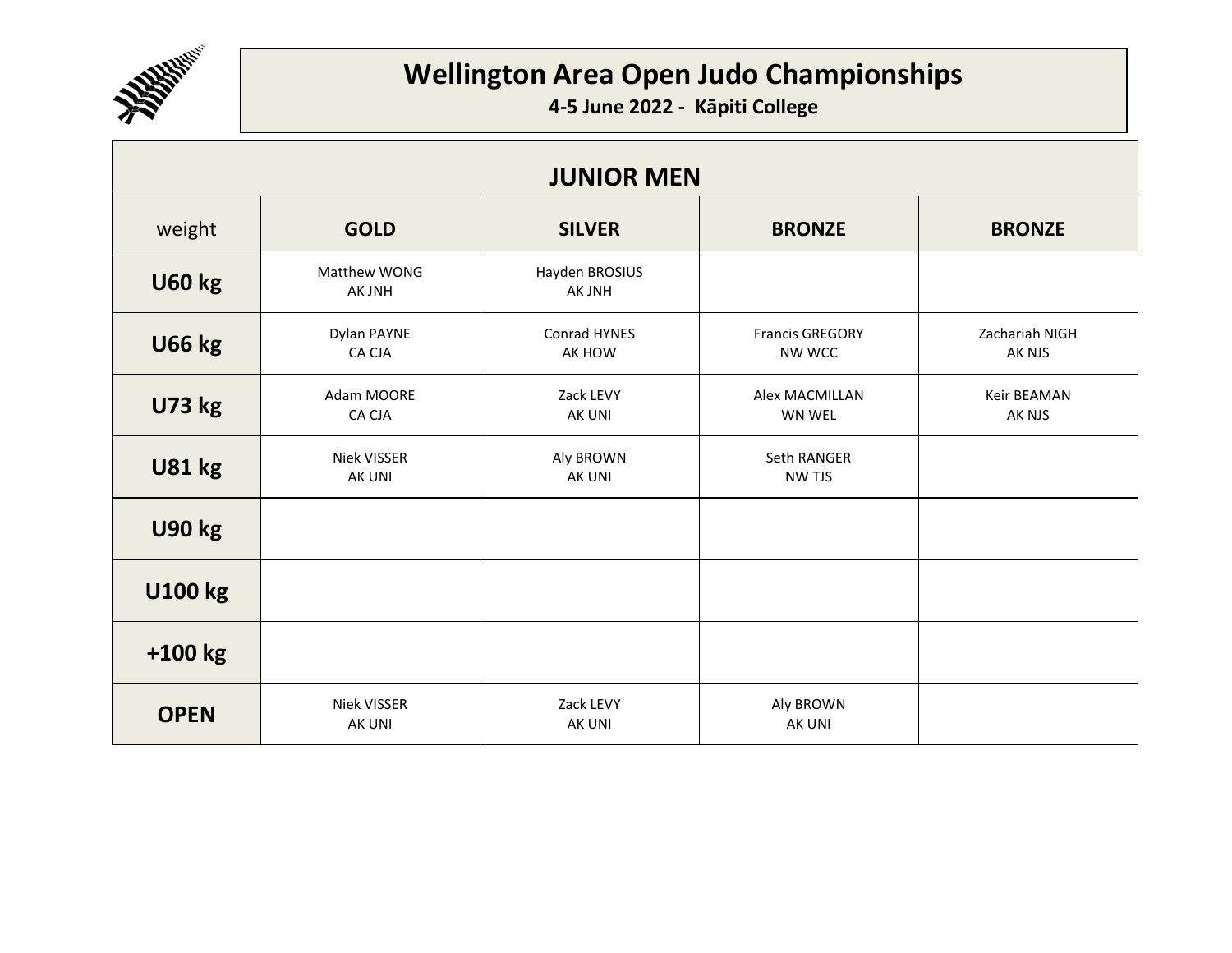

| <b>CADET MEN</b> |                                  |                           |                                     |                              |
|------------------|----------------------------------|---------------------------|-------------------------------------|------------------------------|
| weight           | <b>GOLD</b>                      | <b>SILVER</b>             | <b>BRONZE</b>                       | <b>BRONZE</b>                |
| <b>U50 kg</b>    | Matz BEAMAN<br>AK NJS            | Sam HALL<br><b>CA CAN</b> |                                     |                              |
| <b>U55 kg</b>    | Hayden BROSIUS<br>AK JNH         | Aurie TZENG<br>WN WEL     |                                     |                              |
| <b>U60 kg</b>    | Matthew WONG<br>AK JNH           |                           |                                     |                              |
| <b>U66 kg</b>    | <b>Francis GREGORY</b><br>NW WCC | Zachariah NIGH<br>AK NJS  | Sean MASUDA-MORGAN<br><b>WN WEL</b> | Conrad HYNES<br>AK HOW       |
| <b>U73 kg</b>    | Suho JUNG<br><b>WB TAU</b>       | Keir BEAMAN<br>AK NJS     | Malte WANNING<br><b>WN KAP</b>      |                              |
| <b>U81 kg</b>    | Aly BROWN<br>AK UNI              |                           |                                     |                              |
| $+81$ kg         |                                  |                           |                                     |                              |
| <b>OPEN</b>      | Aly BROWN<br>AK UNI              | Matthew WONG<br>AK JNH    | Lucas MUNN<br>NW WCC                | <b>Keir BEAMAN</b><br>AK NJS |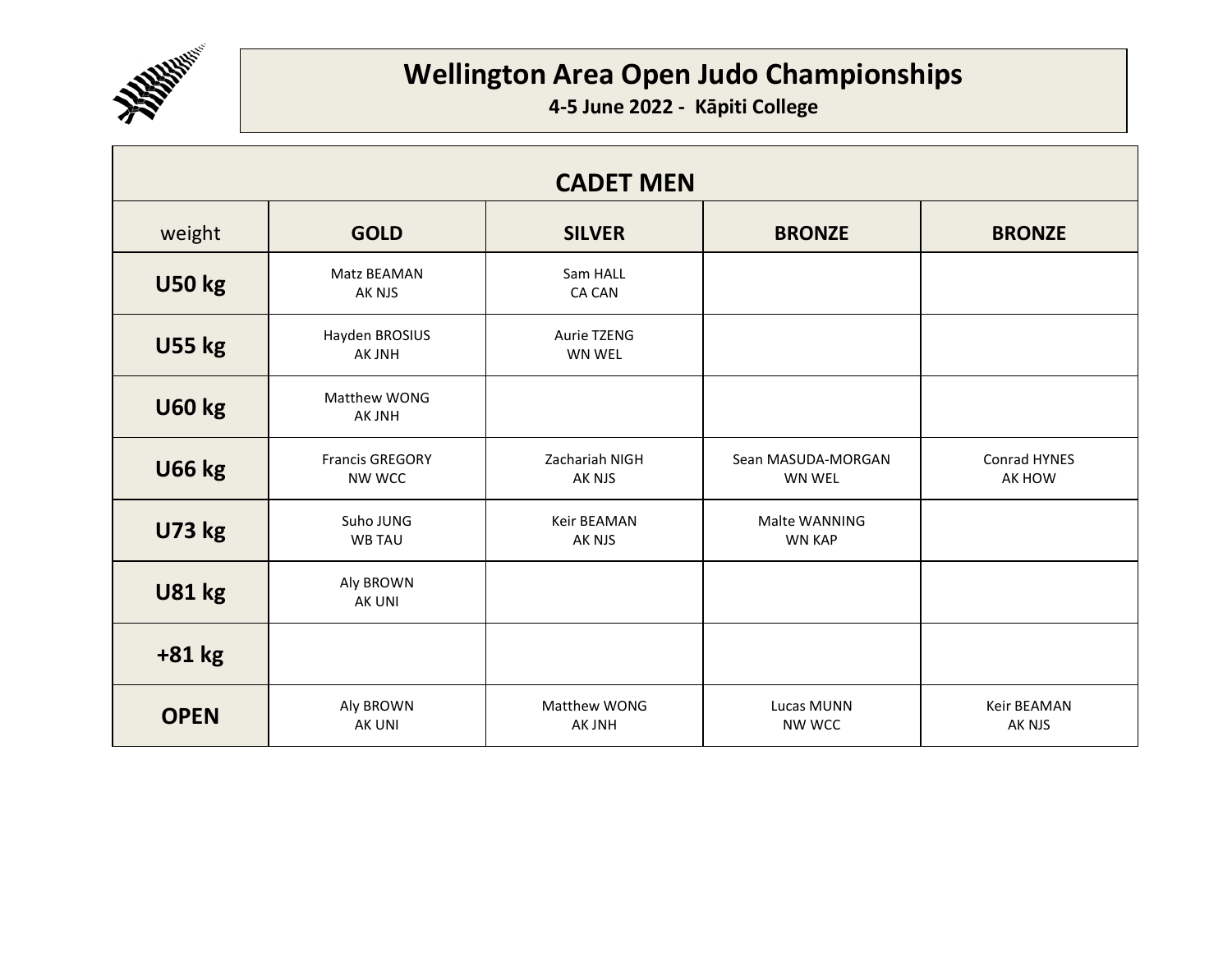

| <b>SENIOR BOYS</b> |                                             |                                    |                                 |                                        |
|--------------------|---------------------------------------------|------------------------------------|---------------------------------|----------------------------------------|
| weight             | <b>GOLD</b>                                 | <b>SILVER</b>                      | <b>BRONZE</b>                   | <b>BRONZE</b>                          |
| <b>U32 kg</b>      | Daniel FAY<br><b>WN KAP</b><br>(UNCONTETED) |                                    |                                 |                                        |
| <b>U36 kg</b>      | Luca TALARKIEWICZ<br><b>WN WEL</b>          | Jacob ANDERSON<br><b>WN KOI</b>    | Nickolas KIMURA<br>WB HEN       |                                        |
| <b>U40 kg</b>      | Eli SCOTT<br>WB HEN                         | Dan KIMURA<br>WB HEN               | <b>Arthur MIRANDA</b><br>CA CJA |                                        |
| <b>U45 kg</b>      | Angus HALL<br>WN WEL                        | <b>Mason HUNT</b><br><b>NW WAN</b> | Ari SCOTT<br>WB HEN             | <b>Max FRESHWATER</b><br><b>WN KAP</b> |
| <b>U50 kg</b>      | Sam HALL<br><b>CA CAN</b><br>(UNCONTESTED)  |                                    |                                 |                                        |
| <b>U55 kg</b>      | Sam HALL<br><b>CA CAN</b>                   | Liam KALLIANPUR<br><b>CA CHR</b>   | Van HEALY<br><b>NW WAN</b>      | <b>Aurie TZENG</b><br><b>WN WEL</b>    |
| <b>U60 kg</b>      | Levi GEAR<br>AK OCH                         |                                    |                                 |                                        |
| U66kg              | Kieran MASUDA-MORGAN<br>WN WEL              | Sean MASUDA-MORGAN<br>WN WEL       | Donte TEKII<br><b>CA CAN</b>    |                                        |
| $+66kg$            | Lucas MUNN<br>NW WCC                        | Nathaniel ELLIOTT<br><b>WN WEL</b> |                                 |                                        |
| <b>OPEN</b>        | Kieran MASUDA-MORGAN<br><b>WN WEL</b>       | Sean MASUDA-MORGAN<br>WN WEL       | Lucas MUNN<br><b>NW WCC</b>     | Liam KALLIANPUR<br><b>CA CHR</b>       |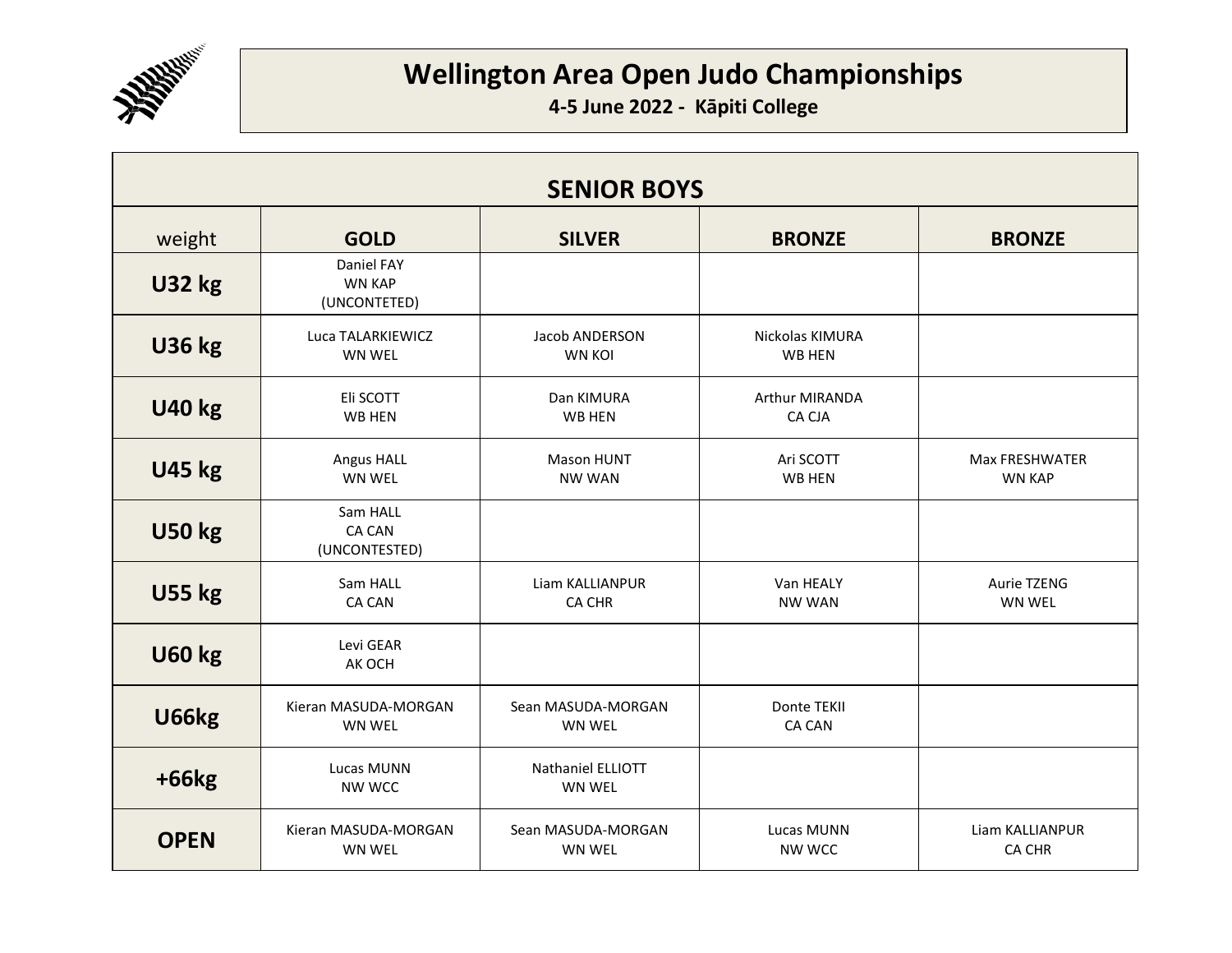

| <b>JUNIOR BOYS</b> |                                                    |                                   |                                   |                              |
|--------------------|----------------------------------------------------|-----------------------------------|-----------------------------------|------------------------------|
| weight             | <b>GOLD</b>                                        | <b>SILVER</b>                     | <b>BRONZE</b>                     | <b>BRONZE</b>                |
| <b>U24 kg</b>      | Gerhardus JACOBS<br><b>NW NPL</b><br>(UNCONTESTED) |                                   |                                   |                              |
| <b>U28 kg</b>      | James WONGKHOM<br>NW WCC                           | <b>Brody KIM</b><br><b>WN KAP</b> |                                   |                              |
| <b>U32 kg</b>      | Charlie COX<br><b>WN KOI</b>                       | Maksym ARYKOV<br><b>WN KAP</b>    | Eric LIAO<br>WB HEN               |                              |
| <b>U36 kg</b>      | Seth DODSON<br><b>WN UPP</b>                       | Zac CHURCH<br><b>NW NPL</b>       | <b>Kaius NEWTON</b><br>NW WCC     |                              |
| <b>U40 kg</b>      | Senen KASTHURI<br><b>WN KOL</b>                    | Lachlan HASTINGS<br><b>WN WEL</b> |                                   |                              |
| <b>U45 kg</b>      | Mitchell SPRIGGS<br>WB GIS<br>(UNCONTESTED)        |                                   |                                   |                              |
| $+45$ kg           | Mitchell SPRIGGS<br>WB GIS                         |                                   |                                   |                              |
| <b>OPEN</b>        | Maksym ARYKOV<br><b>WN KAP</b>                     | Kaius NEWTON<br>NW WCC            | <b>Mitchell SPRIGGS</b><br>WB GIS | Seth DODSON<br><b>WN UPP</b> |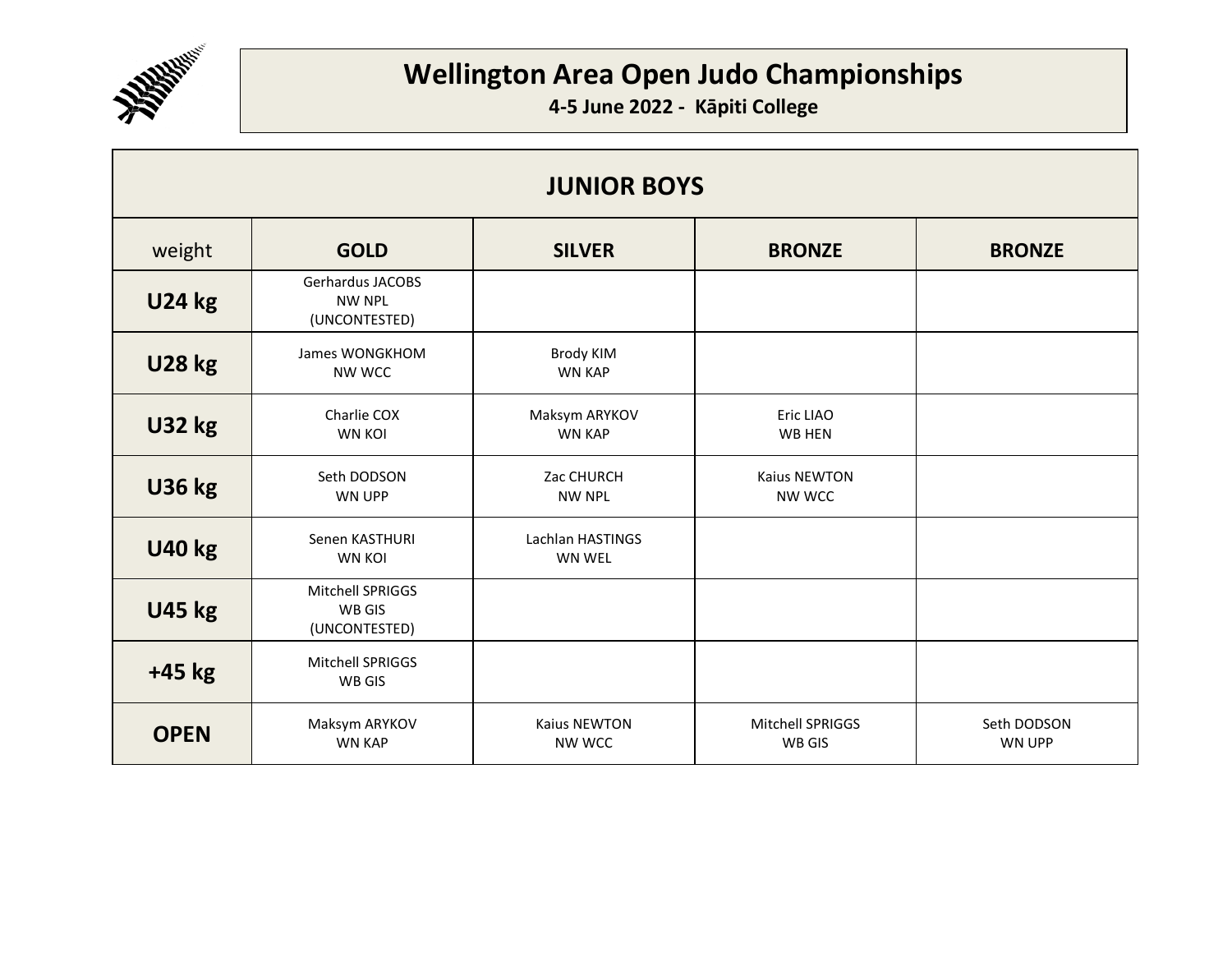

| <b>SENIOR WOMEN</b> |                                               |                              |               |               |
|---------------------|-----------------------------------------------|------------------------------|---------------|---------------|
| weight              | <b>GOLD</b>                                   | <b>SILVER</b>                | <b>BRONZE</b> | <b>BRONZE</b> |
| <b>U48 kg</b>       |                                               |                              |               |               |
| <b>U52 kg</b>       | Lilly PAYNE<br><b>NW PMN</b><br>(UNCONTESTED) |                              |               |               |
| <b>U57 kg</b>       | Elizabeth TICKNER<br>AK NJS                   | Lilly PAYNE<br><b>NW PMN</b> |               |               |
| <b>U63 kg</b>       | Yvette WEBB<br>CA CJA                         | Dana LOVE<br>NW WCC          |               |               |
| <b>U70 kg</b>       | Ella KELSO<br>WB GIS                          |                              |               |               |
| <b>U78 kg</b>       |                                               |                              |               |               |
| +78 kg              | <b>Halina FREE</b><br>WB HEN<br>(UNCONTESTED) |                              |               |               |
| <b>OPEN</b>         | Ella KELSO<br>WB GIS                          | Halina FREE<br>WB HEN        |               |               |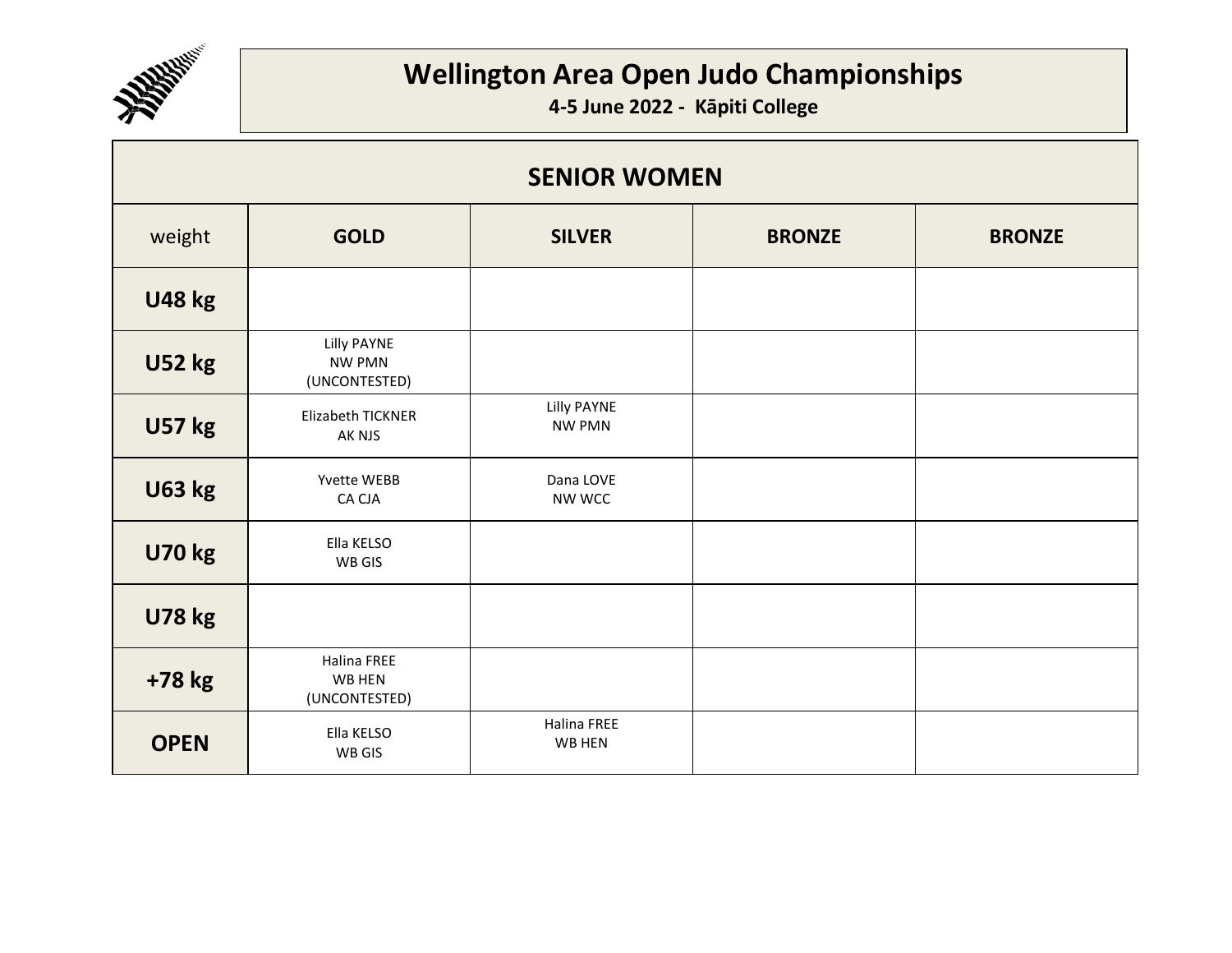

| <b>JUNIOR WOMEN</b> |                                                 |                              |                                |               |
|---------------------|-------------------------------------------------|------------------------------|--------------------------------|---------------|
| weight              | <b>GOLD</b>                                     | <b>SILVER</b>                | <b>BRONZE</b>                  | <b>BRONZE</b> |
| <b>U48 kg</b>       | Kyla CHEN<br><b>WB TAU</b><br>(UNCONTESTED)     |                              |                                |               |
| <b>U52 kg</b>       | Lilly PAYNE<br><b>NW PMN</b>                    | Kyla CHEN<br><b>WB TAU</b>   |                                |               |
| <b>U57 kg</b>       | <b>Elizabeth TICKNER</b><br>AK NJS              |                              |                                |               |
| <b>U63 kg</b>       | Roberta GRIFFITHS<br>WN WEL                     |                              |                                |               |
| <b>U70 kg</b>       | Ella KELSO<br>WB GIS                            |                              |                                |               |
| <b>U78 kg</b>       | Alice KEATING<br><b>WN KAP</b><br>(UNCONTESTED) |                              |                                |               |
| +78 kg              | Halina FREE<br>WB HEN                           |                              |                                |               |
| <b>OPEN</b>         | Ella KELSO<br>WB GIS                            | <b>Halina FREE</b><br>WB HEN | Alice KEATING<br><b>WN KAP</b> |               |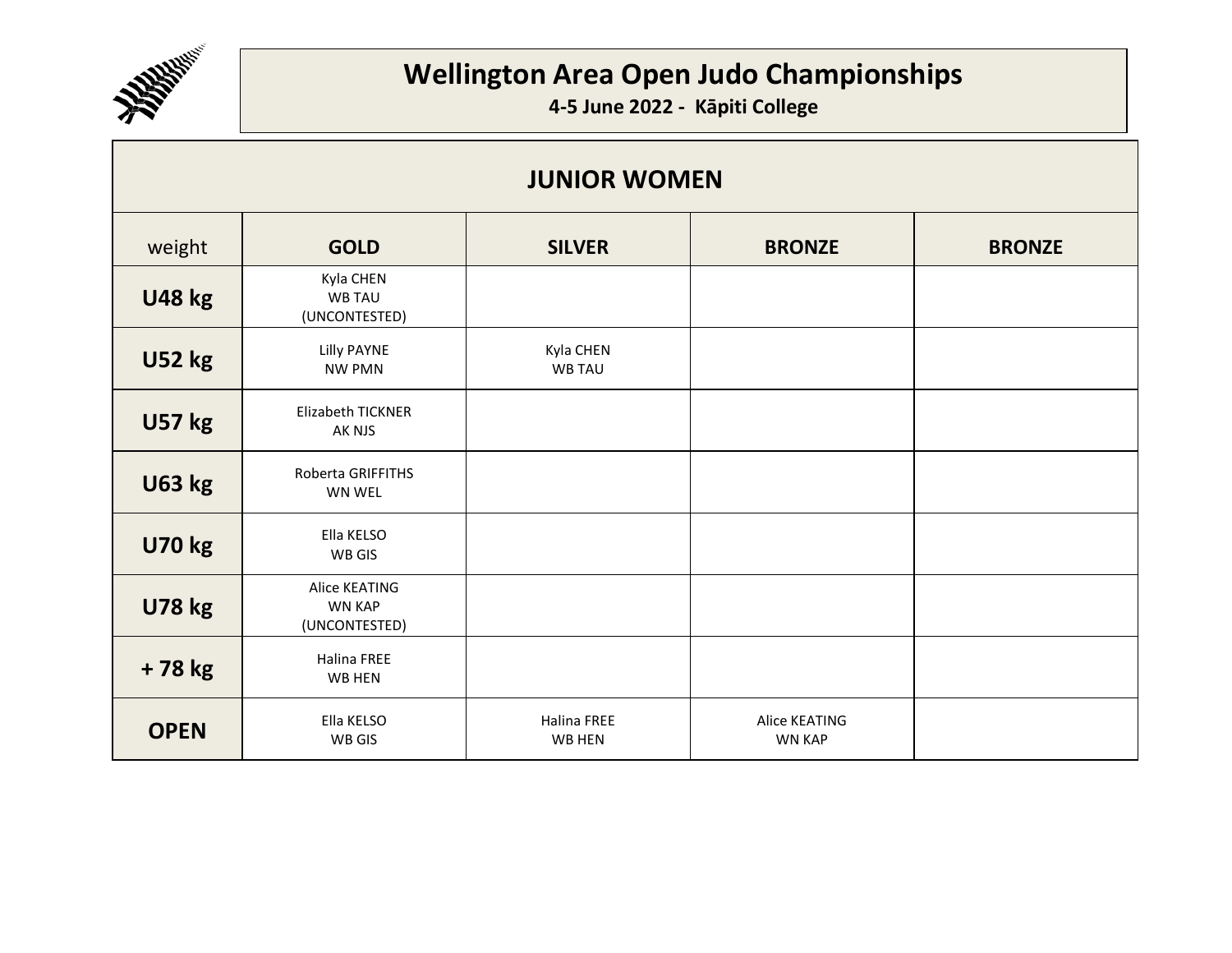

| <b>CADET WOMEN</b> |                                                         |                                          |                                      |               |
|--------------------|---------------------------------------------------------|------------------------------------------|--------------------------------------|---------------|
| weight             | <b>GOLD</b>                                             | <b>SILVER</b>                            | <b>BRONZE</b>                        | <b>BRONZE</b> |
| <b>U44 kg</b>      | <b>Alison MASTERS</b><br><b>WN KOI</b><br>(UNCONTESTED) |                                          |                                      |               |
| <b>U48 kg</b>      | Kyla CHEN<br><b>WB TAU</b>                              |                                          |                                      |               |
| <b>U52 kg</b>      | Lilly PAYNE<br><b>NW PMN</b>                            | <b>Marissa BURNETTE</b><br><b>WN BUD</b> |                                      |               |
| <b>U57 kg</b>      | Elizabeth TICKNER<br>AK NJS                             | Millie BEECH<br><b>WB TAU</b>            | <b>Bianca LLOYD</b><br><b>WN KOI</b> |               |
| <b>U63 kg</b>      | Hebe MOORE<br><b>CA CAN</b>                             | Roberta GRIFFITHS<br>WN WEL              |                                      |               |
| <b>U70 kg</b>      | Amara CHRISOHOOU<br>WB PJC                              | Stella RIDGWAY<br>NW WCC                 |                                      |               |
| <b>U78 kg</b>      | Alice KEATING<br><b>WN KAP</b><br>(UNCONTESTED)         |                                          |                                      |               |
| +78 kg             | <b>Halina FREE</b><br>WB HEN                            |                                          |                                      |               |
| <b>OPEN</b>        | Hebe MOORE<br><b>CA CAN</b>                             | <b>Halina FREE</b><br>WB HEN             | Alice KEATING<br><b>WN KAP</b>       |               |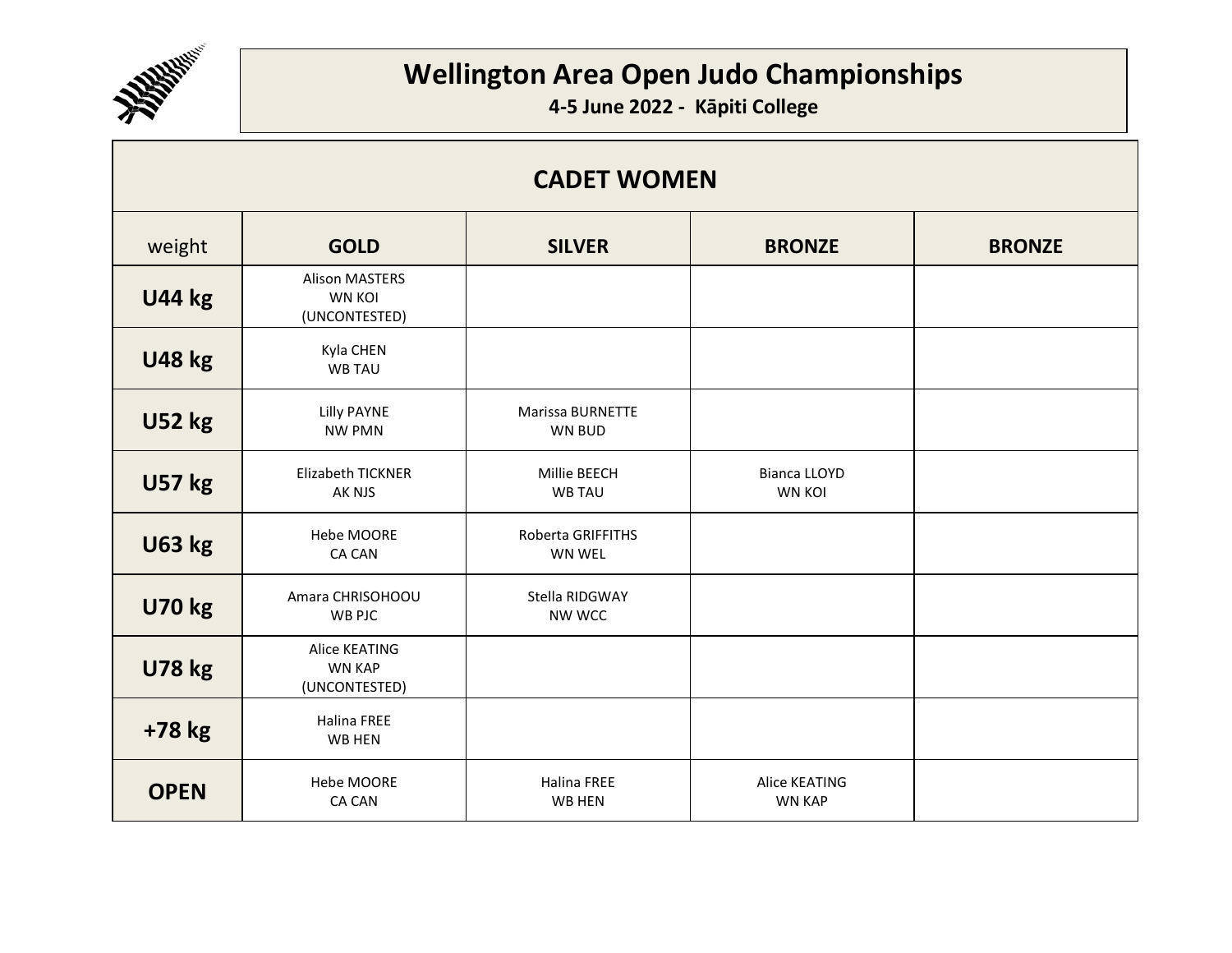

| <b>SENIOR GIRLS</b> |                                                    |                                        |                                 |               |
|---------------------|----------------------------------------------------|----------------------------------------|---------------------------------|---------------|
| weight              | <b>GOLD</b>                                        | <b>SILVER</b>                          | <b>BRONZE</b>                   | <b>BRONZE</b> |
| <b>U32 kg</b>       | Tiana CHRISOHOOU<br><b>WB PML</b><br>(UNCONTESTED) |                                        |                                 |               |
| <b>U36 kg</b>       | Tiana CHRISOHOOU<br>WB PML                         | <b>Jade CHURCHILL</b><br><b>NW NPL</b> |                                 |               |
| <b>U40 kg</b>       |                                                    |                                        |                                 |               |
| <b>U44 kg</b>       | <b>Alison MASTERS</b><br><b>WN KOI</b>             | Samantha RODGERS<br><b>WN KOI</b>      |                                 |               |
| <b>U48 kg</b>       | Lucinda GRIFFITHS<br>WN WEL                        | Deejai O'BRIAN<br><b>NW WAN</b>        | Peyton SYMONDS<br><b>WN WAI</b> |               |
| <b>U52 kg</b>       | Jaimie CONNELLY<br>NW WCC                          |                                        |                                 |               |
| <b>U57 kg</b>       | Cleo PARKIN<br>WB GIS                              |                                        |                                 |               |
| <b>U63 kg</b>       |                                                    |                                        |                                 |               |
| $+63$ kg            |                                                    |                                        |                                 |               |
| <b>OPEN</b>         | Cleo PARKIN<br><b>WB GIS</b>                       | Alex MACKAY<br><b>WB GIS</b>           | Lucinda GRIFFITHS<br>WN WEL     |               |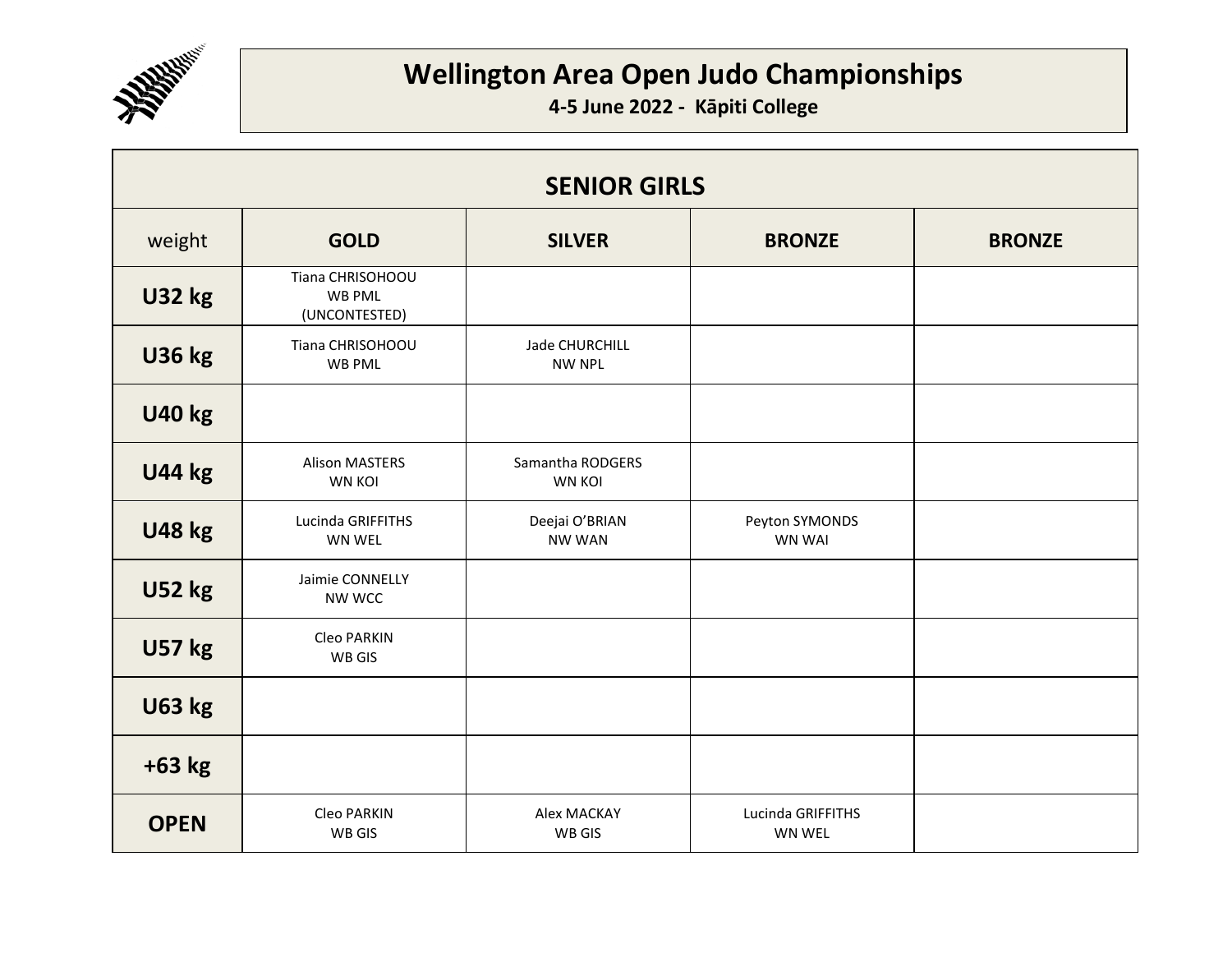

| <b>JUNIOR GIRLS</b> |                                                     |                                         |                                  |               |
|---------------------|-----------------------------------------------------|-----------------------------------------|----------------------------------|---------------|
| weight              | <b>GOLD</b>                                         | <b>SILVER</b>                           | <b>BRONZE</b>                    | <b>BRONZE</b> |
| <b>U24 kg</b>       | Holly WHITE<br>CA CAN<br>(UNCNTESTED)               |                                         |                                  |               |
| <b>U28 kg</b>       | Chantelle CHURCHILL<br><b>NW NPL</b>                | Michelle LARMER<br>AK TKJ               |                                  |               |
| <b>U32 kg</b>       | Kaia CHRISOHOOU<br>WB PJC                           |                                         |                                  |               |
| <b>U36 kg</b>       | Alexis TZENG<br><b>WN WEL</b>                       | <b>Honour MACCLUNE</b><br><b>NW WAN</b> | Olivia CHURCH<br><b>NW NPL</b>   |               |
| $+36$ kg            | Zoe MORAES-SCHULZ<br><b>WN KOI</b><br>(UNCONTESTED) |                                         |                                  |               |
| <b>OPEN</b>         | <b>Alexis TZENG</b><br><b>WN WEL</b>                | Natasha YUEN<br>NW WCC                  | Kaia CHRISOHOOU<br><b>WB PJC</b> |               |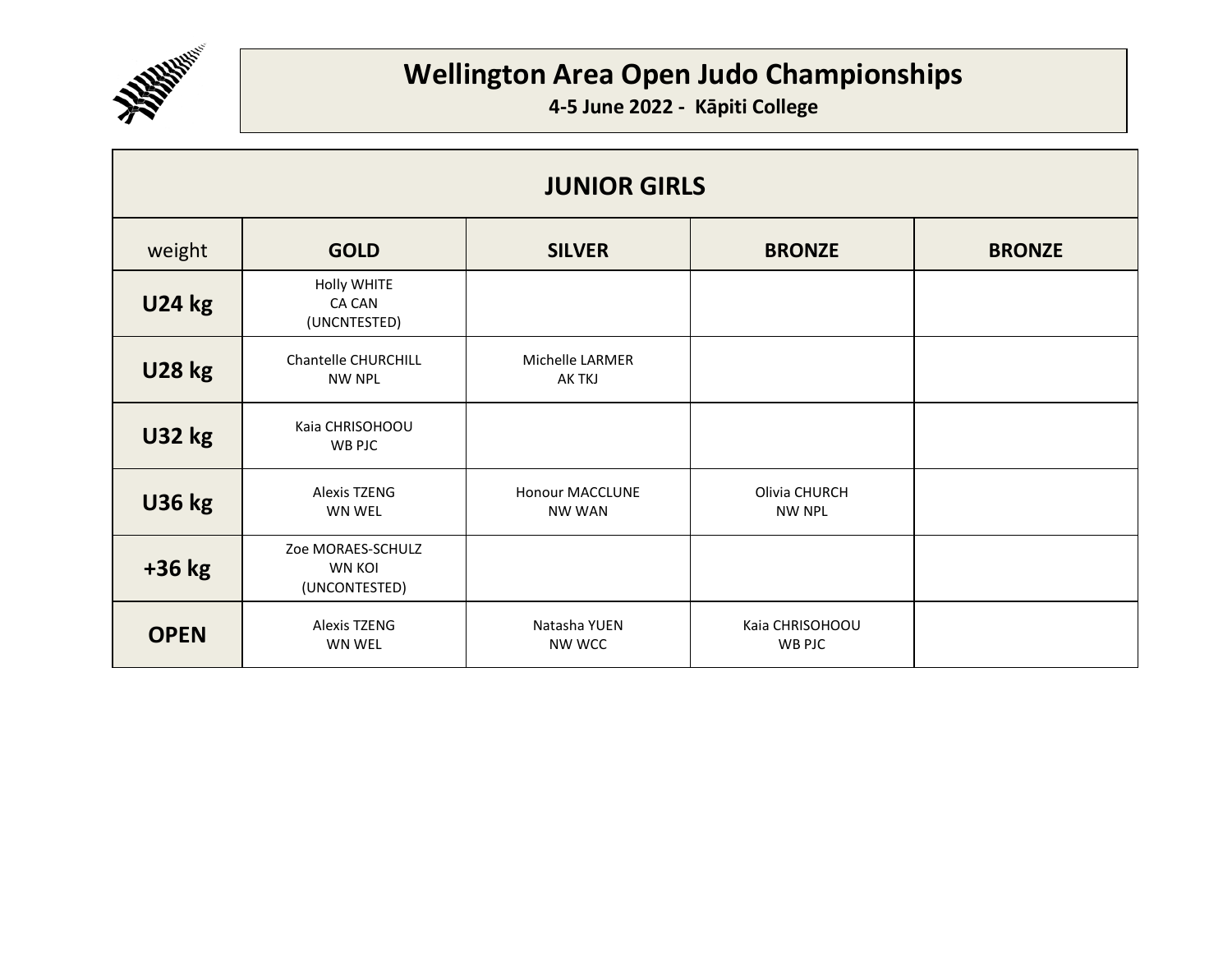

| <b>Male Veterans (30-39yrs)</b> |                                                    |                              |                                         |               |
|---------------------------------|----------------------------------------------------|------------------------------|-----------------------------------------|---------------|
| weight                          | <b>GOLD</b>                                        | <b>SILVER</b>                | <b>BRONZE</b>                           | <b>BRONZE</b> |
| <b>U73 kg</b>                   | Bevan BROOKING<br>WB GIS                           | Sergey ARYKOV<br>WN WEL      |                                         |               |
| <b>U81kg</b>                    |                                                    |                              |                                         |               |
| <b>U90 kg</b>                   | Gerhardus JACOBS<br><b>NW NPA</b><br>(UNCONTESTED) |                              |                                         |               |
| +90 kg                          | <b>Tim BREW</b><br>WB GIS                          | Paul KNIGHT<br><b>CA REN</b> | Rodrigo PEREIRA SCHULS<br><b>WN KOI</b> |               |
| <b>OPEN</b>                     | <b>Bevan BROOKING</b><br>WB GIS                    |                              |                                         |               |
|                                 |                                                    | Male Veterans (40-49yrs)     |                                         |               |
| <b>U73 kg</b>                   |                                                    |                              |                                         |               |
| <b>U81kg</b>                    |                                                    |                              |                                         |               |
| <b>U90 kg</b>                   | Chris HALL<br>CA CAN                               | John MAXWELL<br>CD NEL       |                                         |               |
| +90 kg                          | Jacob CHRISOHOOU<br>WB PJC                         | Mark SAGATO<br>WN BUD        |                                         |               |
| <b>OPEN</b>                     |                                                    |                              |                                         |               |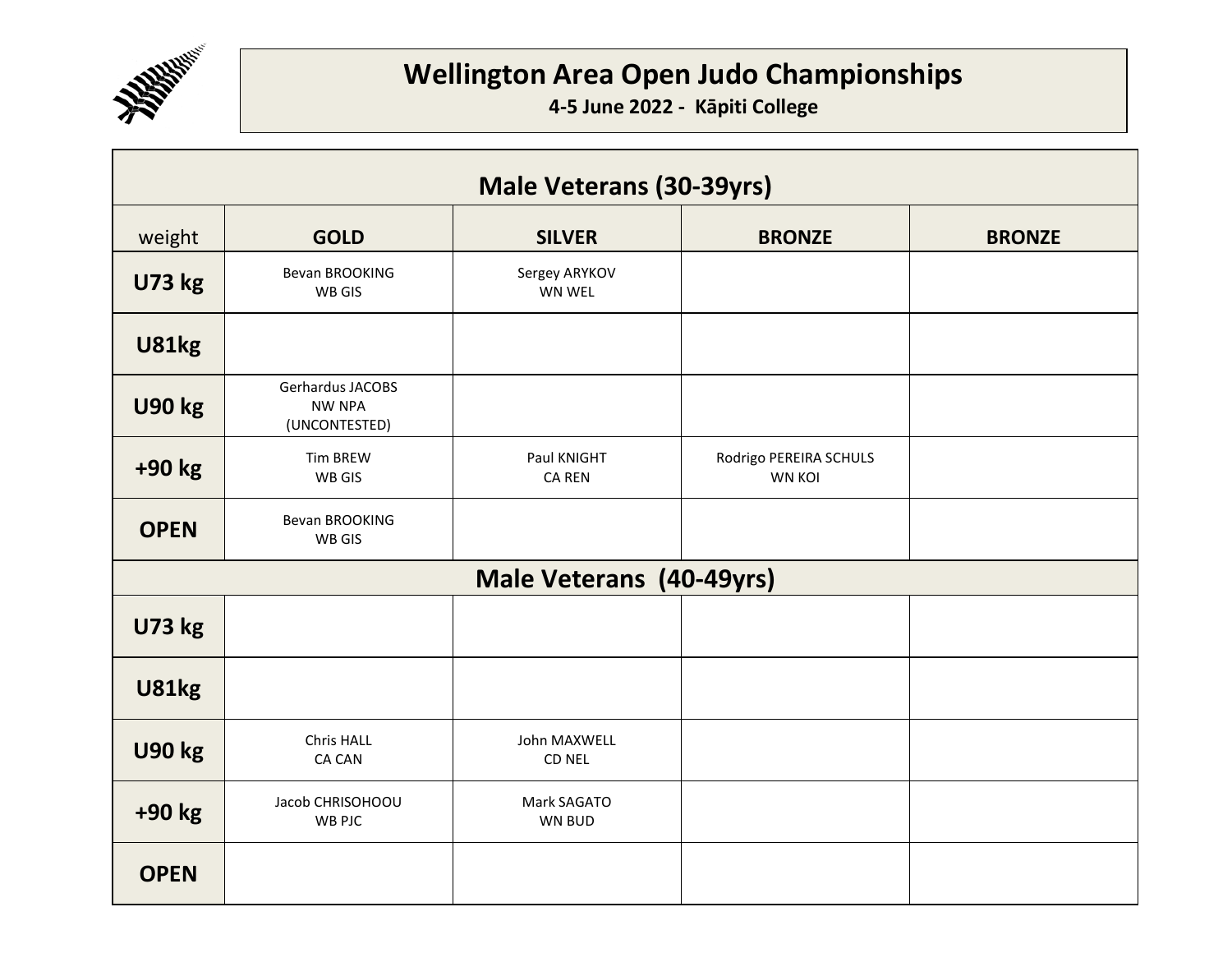

| Male Veterans (50-59yrs) |                                           |                               |               |               |
|--------------------------|-------------------------------------------|-------------------------------|---------------|---------------|
| weight                   | <b>GOLD</b>                               | <b>SILVER</b>                 | <b>BRONZE</b> | <b>BRONZE</b> |
| <b>U73 kg</b>            | Malcolm WILSON<br>WN WEL<br>(UNCONTESTED) |                               |               |               |
| <b>U81kg</b>             | Jason KING<br>WB GIS                      |                               |               |               |
| <b>U90 kg</b>            | John MAXWELL<br>CD NEL<br>(UNCONTESTED)   |                               |               |               |
| +90 kg                   | Barry CLOUGH<br><b>NW PMN</b>             |                               |               |               |
| <b>OPEN</b>              | Jason KING<br>WB GIS                      | Barry CLOUGH<br><b>NW PMN</b> |               |               |
|                          |                                           | Male Veterans (60+yrs)        |               |               |
| <b>U73 kg</b>            |                                           |                               |               |               |
| <b>U81kg</b>             |                                           |                               |               |               |
| <b>U90 kg</b>            |                                           |                               |               |               |
| +90 kg                   |                                           |                               |               |               |
| <b>OPEN</b>              |                                           |                               |               |               |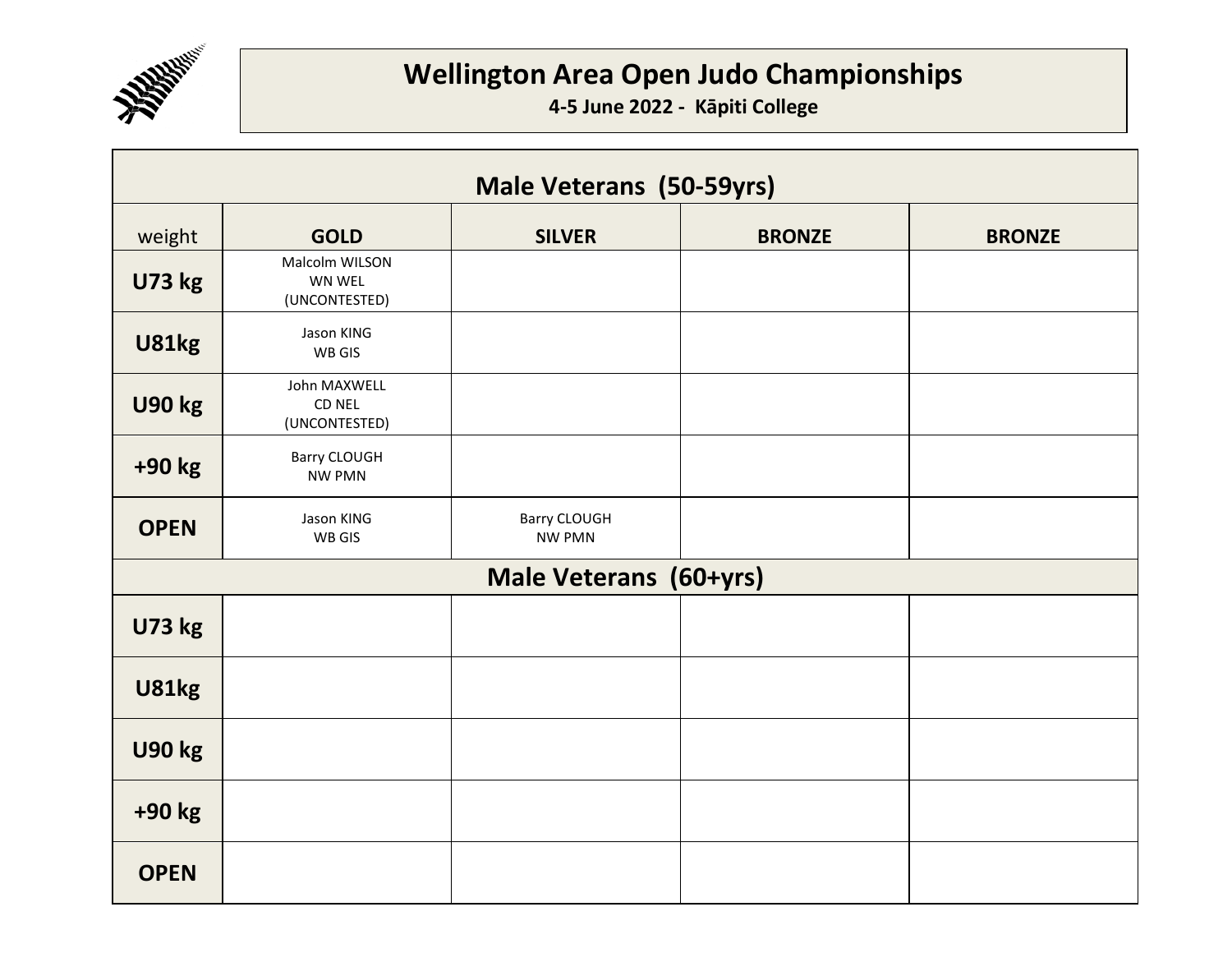

| Female Veterans (40-49yrs) |                     |                             |               |               |
|----------------------------|---------------------|-----------------------------|---------------|---------------|
| weight                     | <b>GOLD</b>         | <b>SILVER</b>               | <b>BRONZE</b> | <b>BRONZE</b> |
| U57kg                      |                     |                             |               |               |
| <b>U70 kg</b>              | Dana LOVE<br>NW WCC | Michelle ROBINSON<br>AK KER |               |               |
| +70 kg                     |                     |                             |               |               |
| <b>OPEN</b>                |                     |                             |               |               |